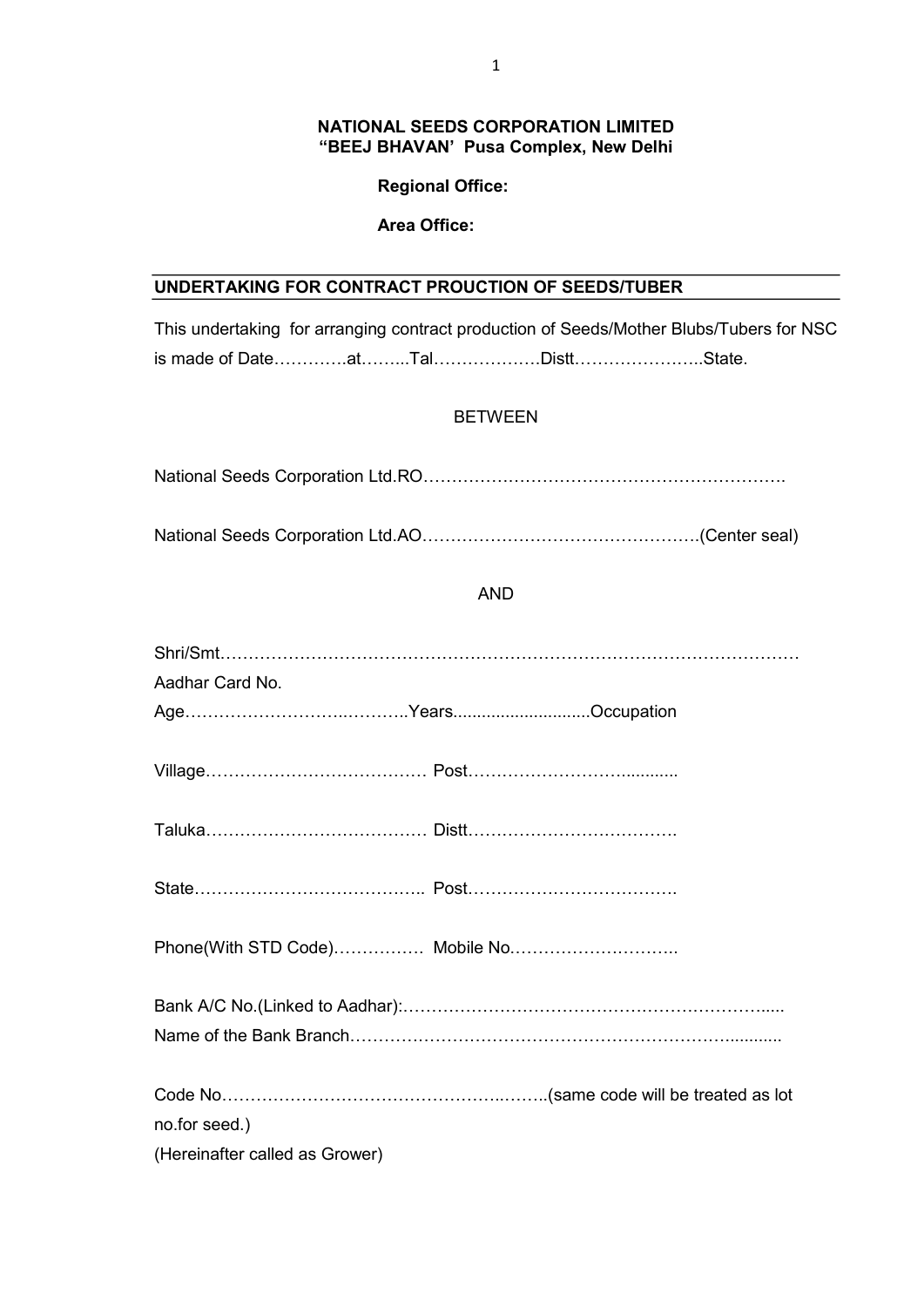The seed grower is ready to produce seeds/ seed bulbs/seed tubers hereinafter referred to as Raw Seed of variety ……………of crop…………………………..of Class………(Foundation(F-I/F-II) / Certified (C-I/C-II) /Truthful) hereinafter to be referred as "Production Programme".

In Survey No./Block No………………………………….of Village …………………………....….. P.O…………………………….. Taluka …………………….Distt .……………… … ……….… . State…………………………………………Pin…………………………………. hereinafter to be referred as "Production Area". The land is………….(owned/leased). The leased land belongs to Shri……………………….Whose Aadhar Card No.is…………….

The (Attach Copy) Production Area & Location will be specific to the above and cannot be changed by the grower unless specifically allowed for change & approved in writing by NSC. The sowing/planting will be done on area of……………….. and……………………..minimum quantity raw seed to be given to NSC shall be…………………..qtls.(+-5%) (on SMR basis). and shall exclusively use the same for the Production Programme. The maximum quantity shall not exceed the SMR for the estimated yield declared by SSCA after due inspection of the seed plots.

Following are the accepted terms of this contract production for mutual benefit and interest as under:

- 1. The grower shall pay to NSC the cost of Breeder/Foundation/Certified Seed-I, seed required for production/ seed bulbs/tubers in advance by demand draft or cash for the production programme. The cost of same is not refundable in any circumstances. The Registration, Field Inspection, Seed Testing and Certification Charges/Fees as applicable being levied by the State Seed Certification Agency will be paid by the grower in advance at the time of agreement and before each crop season except processing charges. These charges/Fees shall be nonrefundable.
- 2. The grower shall not sell or transfer the production seed material to anyone else for whatsoever reason. NSC shall not be responsible for any quality complaints of such production seed material if disposed by grower to anyone else or if used for any other purpose.
- 3. The grower shall undertake that he is not taken/arranged production programme of any crop/variety in the same season on the same piece of land on which production programme of NSC is taken/arranged. In case it is found so the grower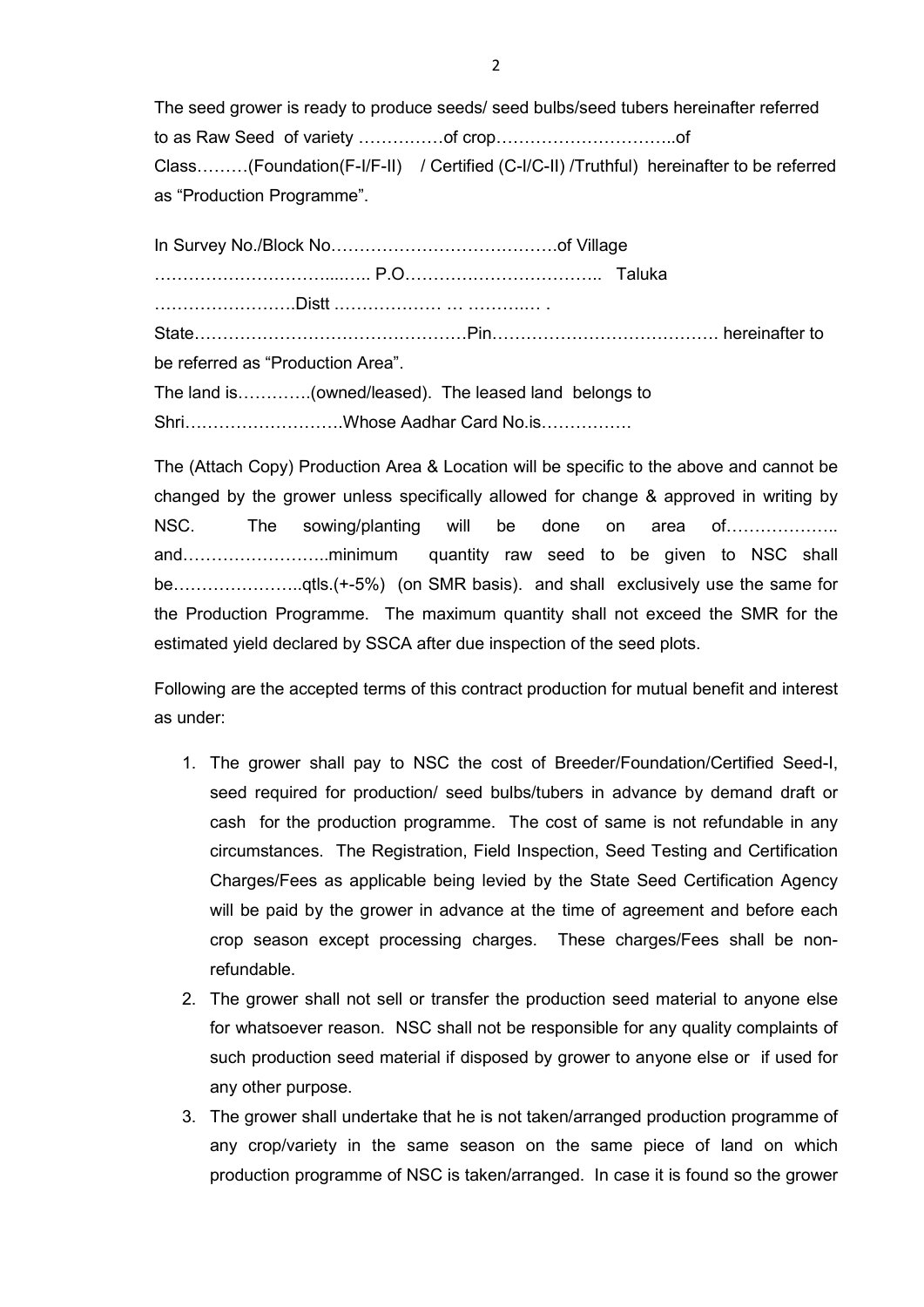shall be held responsible for the legal consequences thereof initiated by NSC/SSCA/Govt. enforcement authorities.

- 4. The grower shall not transfer and or sublet the production programme to anybody else.
- 5. The Grower shall ensure and accept the liability to ensure that the Production Programme shall confirm to all the technical requirements and standards of seed production as prescribed in the Indian Minimum Seed Certification Standards 2013 or as amended from time to time (unless specified otherwise in the annexure, if any ) and or as informed by NSC in writing failing which the crops shall be liable to be rejected in part or full as may be necessary.
- 6. The grower shall raise the crop as single crop as mentioned in this agreement and not as mixed crop, inter crop, companion crop or ratoon crop.
- 7. The source of seed/bulbs/planting material use for seed production are from the source Breeder/Foundation/Certified/Truthful seed of Lot No…………….purchased from……………vide Cash Memo /Bill No………….dated……………………Tag No…………..Certificate No………….and produce during the year…………………in area of……………………………hectare under certification/truthful production on field.
- 8. The field standards (General & Specific) for raw seed production such as isolation, distance, roughing etc. as specified by Seed Certification Agency/NSC or representative (s) will be taken care and ensurdly done by the grower. In absence of the aforesaid Seed Certification Agency/NSC has every right to reject the plot and in such cases grower will be himself/herself responsible for his own financial loss and NSC shall not be liable for payment of any compensation whatsoever .
- 9. The NSC and State Seed Certification Agency's representative has every right to inspect the Production Programme and Production Area at any stage and any reasonable day/ time.
- 10. Any loss due to accident or other unavoidable reasons will be borne by the grower only. The NSC will not be responsible for any damage to the crop in field or during transit while bringing the produce to the complex/premises of NSC. NSC shall not be liable for payment of any compensation/loss to grower for any damages/losses to the grower for any reason whatsoever including accidental or natural calamities of weather etc.
- 11. The entire produced seed as per standards as estimated on the basis of crop condition indicated in the final inspection report shall be offered to NSC by the grower. He shall not sell or transfer the produce eligible for procurement by NSC to anybody else until or unless allowed by NSC to do so in writing.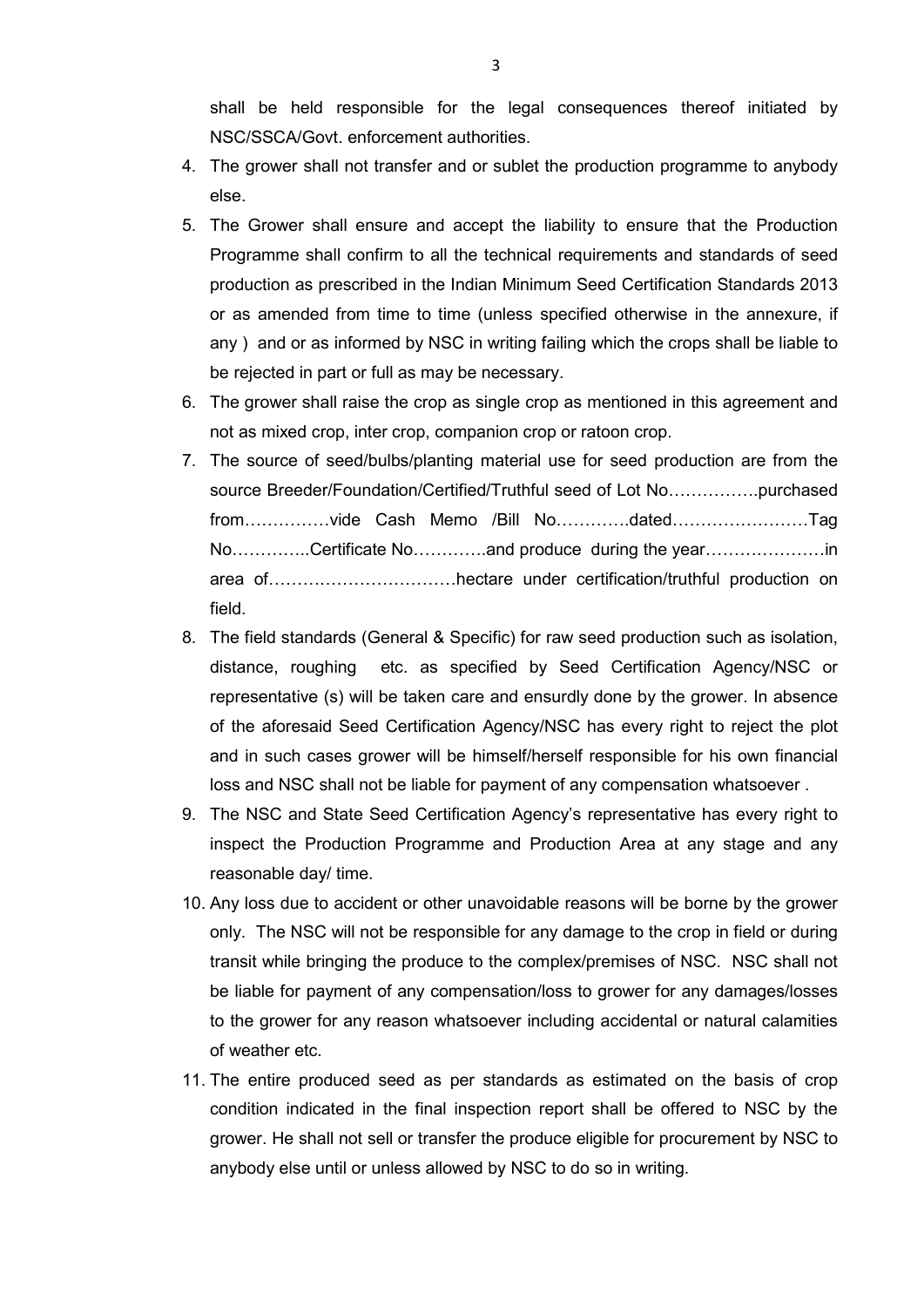- 12. Only properly pre-cleaned, sorted, graded, well cured raw seed will be delivered by the grower to the NSC at their premises at……………..Taluka…………………Dist…………. in their own packing at his/her own cost. The NSC would procure the seeds/bulbs/tubers of following specifications only.
- 13. The grower would arrange sorting, grading as per below mentioned standards before handing over raw seed in their own packing to the NSC for procurement/storage.

| S.           | Onion              | <b>Garlic</b>         | <b>Potato</b>         | <b>Other</b><br>Crop         |
|--------------|--------------------|-----------------------|-----------------------|------------------------------|
| <b>No</b>    |                    |                       |                       | <b>Seeds</b>                 |
| $\mathbf 1$  | Size 4.5 cm- 6.0   | Size 3.5 cm- 6.0 cm   | Size 3.0 cm-          |                              |
|              | cm diameter        | and above             | 5.0<br>cm<br>diameter |                              |
| $\mathbf{2}$ | Uniform shape and  | Uniform shape and     | Uniform shape         | As per IMSCS-                |
|              | colour of bulbs as | colour of bulbs and   | and colour as         | 2013. It should              |
|              | per the varietal   | clove size as per the | per varietal          | not be<br>rain               |
|              | characters         | varietal characters   | characters            | touched and                  |
| 3            | Thin necked,       | Fully matured         |                       | Properly cured   should have |
|              | unbolted bulbs     | unbolted bulbs        | and healthy           | good luster                  |
|              |                    |                       | tubers                | should be free               |
| 4            | Tight skinned, no  | Tight skinned & no    | Free from             | from disease &               |
|              | double<br>twin&    | splitting, free from  | disease<br>an         | insect                       |
|              | bulbs, free from   | insect and disease    | insect damage         | damage. It                   |
|              | insect and disease | damage                |                       | should be                    |
| 5            | Perfectly cured,   | Perfectly cured,      | $\blacksquare$        | precleaned/                  |
|              | healthy bulbs.     | healthy bulbs.        |                       | sieved.                      |

#### SPECIFICATIONS OF BULBS (FOR PROCUREMENT BY NSC)

- 14. If the grower offers less quantity or no quantity of raw seed or in default of the specifications specified above then he shall be liable for punitive action by way of no allocation of further production programme for a period of 2 years. Further after 2 years the grower in order to be entitled to be eligible for allotment of production programme shall have to pay a penalty of Rs.1000/- per acre to NSC.
- 15. The grower declares and do hereby authorizes NSC to make the due payment in case of grower's death to the person nominated by the grower whose name and address is as follows:

Name of Nominee………………………………..Age…………………. Aadhar No……………………………………………………………….. Son/Daughter/Wife of……………………………………………………..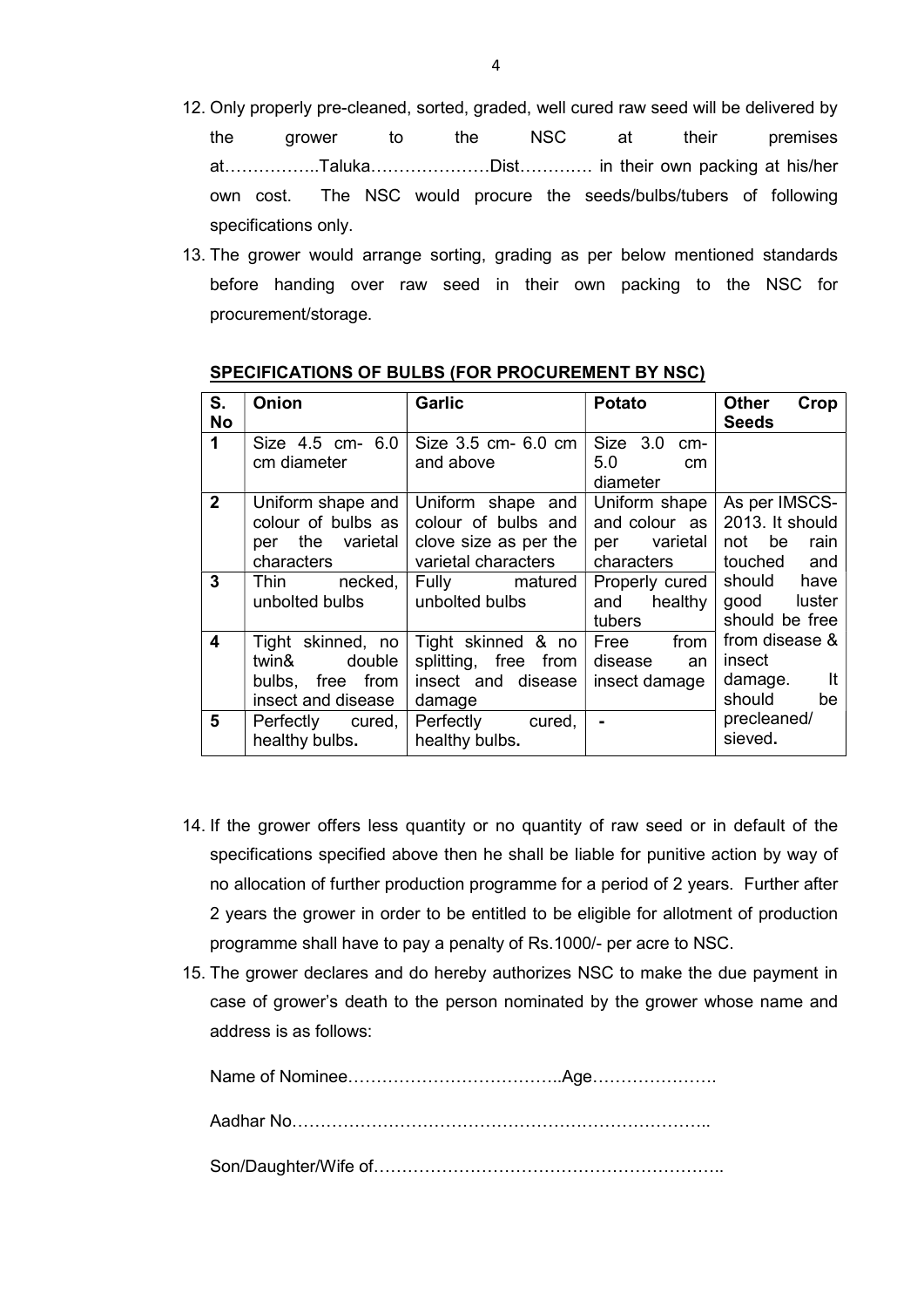| <b>Bank Name Bank Name</b> |  |
|----------------------------|--|

- 16. The raw seed as per the specification prescribed would be only procured by NSC at the agreed rates (hereinafter referred to as procurement rates) for acceptable quality quantity. The rejected seeds bulbs/tubers would be sold out by the grower at his own cost. The NSC will not procure under or over sized seed bulbs doubles/twins/bolted, damaged, bruised, off shaped, splitted, off colour bulb/tuber not suitable for prolonged storage under any circumstances.
- 17. The Procurement Policy/Growers rates shall be decided as per Annexure -I which shall be jointly signed by AO & Grower and shall not be in deviation of the rates and policy decided and approved by NSC, HO. In case it so found to be in deviation of decided and approved policy and rate of NSC, HO, the AM & AO shall be only responsible and made liable for criminal action of deceit & acted upon. "However whenever RM proposes to recommend for reasons of marketability a

lower procurement price than that arrived as per standard policy of NSC, the RM may so propose which shall be binding on the growers, farmers ". In such a case no upward revision in procurement price shall even be considered at later stage.

- 18. The procurement rates to be given to the growers shall be for Good and STL/QCL passed seed only.
- 19. Wherever the Corporation decides to give the rates on Raw Seed basis instead of "Good and STL/QCL Passed Seed " same shall be communicated to grower in writing in advance of the Production Programme and shall only be treated as valid.
- 19A.Wherever APMC rates are not available for crops the procurement rates shall be decided by a Price Committee of the Regional Office comprising following members:
	- 1. Regional Manager
	- 2. Asstt.Acctts. Officer (AAO)/Incharge Acctts.
	- 3. Manager (Prodn.)
	- 4. Manager(Mktg.)
	- 5. Area.Manager (AM)/I/C of Area Office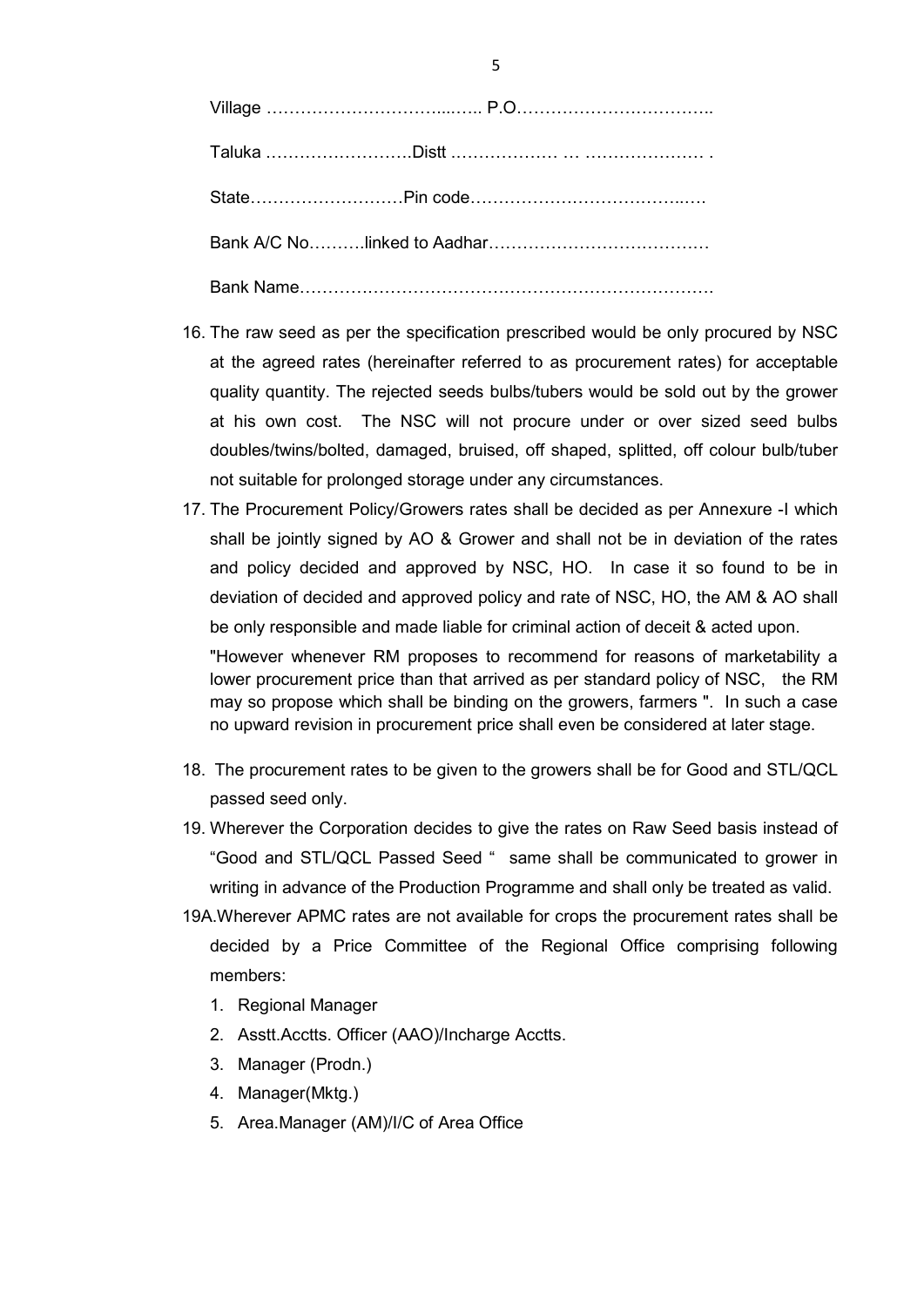The Committee shall visit the Mandis, Markets, farmers, traders, processors etc. related to seed dealings and decide the Procurement Rate which shall be got approved from the Head Office of NSC as per official procedure.

- 20. Oral communication of procurement rates between NSC & Grower shall not be valid and legal & will be rejected by NSC outright.
- 21. Non lifting/provision: The grower shall take at his expense from the processing plant the rejected ears, wastes, seed discards, under-sizes seeds, empty cobs etc, after cleaning and grading and seed lots rejected on basis of test reports within 15 days from the date of intimation to the grower failing which rent at the rate of 50 paise per day per quintal of rejected material shall be charged after the expiry of the prescribed period. The NSC reserves the right to dispose of the produce in the manner deemed fit, after the expiry of the prescribed period and recover the rent due from the credit balance if any, in the growers account. In case of Cauliflower snow ball, NSC shall not return the rejected seeds, seed discards, under-sizes seeds etc. after processing to the grower.
- 22. Advance shall be released by RO based on recommendation of Area Office which should/shall be based on supported by APMC rates of the particular month of receipt of raw seed. The advance shall be payable on 80% of Average of Highest APMC rates on the 100% quantity delivered by the grower at the time of intake. The advance shall be paid by NEFT/RTGS only to the farmers account specified herein in the agreement and in whose name the production area should be necessarily registered. Final payment will be released by NSC RO/AO………………………………………..to the growers directly to their saving account through NEFT/RTGS, after signing of the IDP note by the grower, the IDP note duly signed by the grower will be sent by AO to RO will all required documents and RO will ensure to release the payment to grower within reasonable time.
- 23. The crop planted under NSC seeds/bulbs/tubers production programme by grower and which is inspected and approved by it, the produce shall not disposed of to any other person/party by the grower under any conditions. If any grower sales the seeds/mother bulbs/seed tubers directly to any other party/person, action will be taken against respective grower.
- 24. The NSC is not bound to procure the seeds onion/garlic bulbs tubers of potato from the plots other than approved programme or from the programme not inspected by NSC.
- 25. The NSC reserve the right to terminate the Contract Agreement without giving any notice under circumstances beyond their control and in such case grower will be fully responsible for disposal of seeds/bulbs/tubers produced.